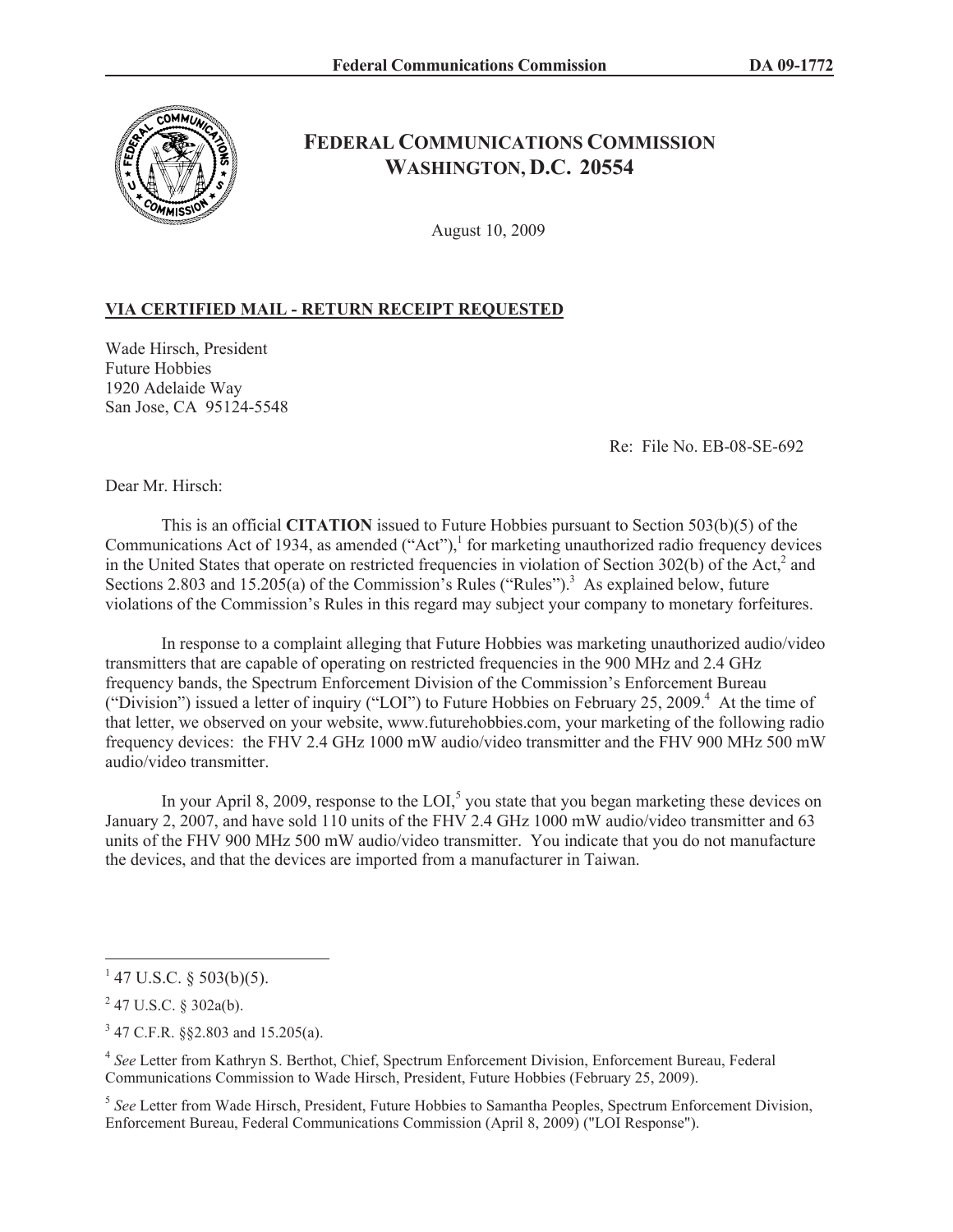You state that you began importing the FHV 2.4 GHz 1000 mW device on October 11, 2006, and the FHV 900 MHz 500 mW device on September 5, 2007. You state that Future Hobbies discontinued importation of the 900 MHz device in December 2008, and that you last imported the 2.4 GHz device on April 5, 2009, though the devices imported on that date are not being marketed in the United States. You state in your LOI Response that you have filed FCC Form 740 with the United States Customs and Border Patrol for some, but not all, of the imported devices.

Section 302(b) of the Act provides that "[n]o person shall manufacture, import, sell, offer for sale, or ship devices or home electronic equipment and systems, or use devices, which fail to comply with regulations promulgated pursuant to this section." Section 2.803(a)(1) of the Rules provides in pertinent part that:

[N]o person shall sell or lease, or offer for sale or lease (including advertising for sale or lease), or import, ship, or distribute for the purpose of selling or leasing or offering for sale or lease, any radio frequency device unless … [i]n the case of a device subject to certification, such device has been authorized by the Commission in accordance with the rules in this chapter and is properly identified and labeled as required by § 2.925 and other relevant sections in this chapter....<sup>6</sup>

Additionally, Section 2.803(g) of the Rules provides in pertinent part that:

[R]adio frequency devices that could not be authorized or legally operated under the current rules … shall not be operated, advertised, displayed, offered for sale or lease, sold or leased, or otherwise marketed absent a license issued under part 5 of this chapter or a special temporary authorization issued by the Commission.<sup>7</sup>

Intentional radiators,<sup>8</sup> such as audio/video transmitters, are generally required by Section 15.201 of the Rules,<sup>9</sup> to be approved through the equipment certification<sup>10</sup> procedures described in Sections 2.1031 – 2.1060 of the Rules<sup>11</sup> prior to marketing<sup>12</sup> within the United States.

In your LOI response, you admit that the two devices operate within restricted frequency bands listed in Section 15.205(a) of the Rules.<sup>13</sup> Specifically, the 2.4 GHz device is capable of operating on 2370 MHz, 2390 MHz, and 2490 MHz, and the 900 MHz device is capable of operating on 980 MHz,

 $7$  47 C.F.R. § 2.803(g).

<sup>8</sup> An intentional radiator is "[a] device that intentionally generates and emits radio frequency energy by radiation or induction." 47 C.F.R. § 15.3(o).

 $9$  47 C.F.R. § 15.201.

 $10$  A certification is an equipment authorization issued by the Commission, based on representations and test data submitted by the applicant. *See* 47 C.F.R. § 2.907(a).

 $11$  47 C.F.R.  $88$  2.1031 – 2.1060.

<sup>12</sup> Section 2.803(e)(4) of the Rules defines "marketing" as the "sale or lease, or offering to sale or lease, including advertising for sale or lease, or importation, shipment or distribution for the purpose of selling or leasing or offering for sale or lease." 47 C.F.R. § 2.803(e)(4).

 $13$  Section 15.205(a) allows intentional radiators to transmit only spurious emissions in the restricted frequency bands. 47 C.F.R. § 2.1 defines spurious emissions as "[e]missions on a frequency or frequencies which are outside the necessary bandwidth and the level of which may be reduced without affecting the corresponding transmission of information. Spurious emissions include harmonic emissions, parasitic emissions, intermodulation products and frequency conversion products, but exclude out-of-band emissions."

 $6$  47 C.F.R. § 2.803(a)(1).